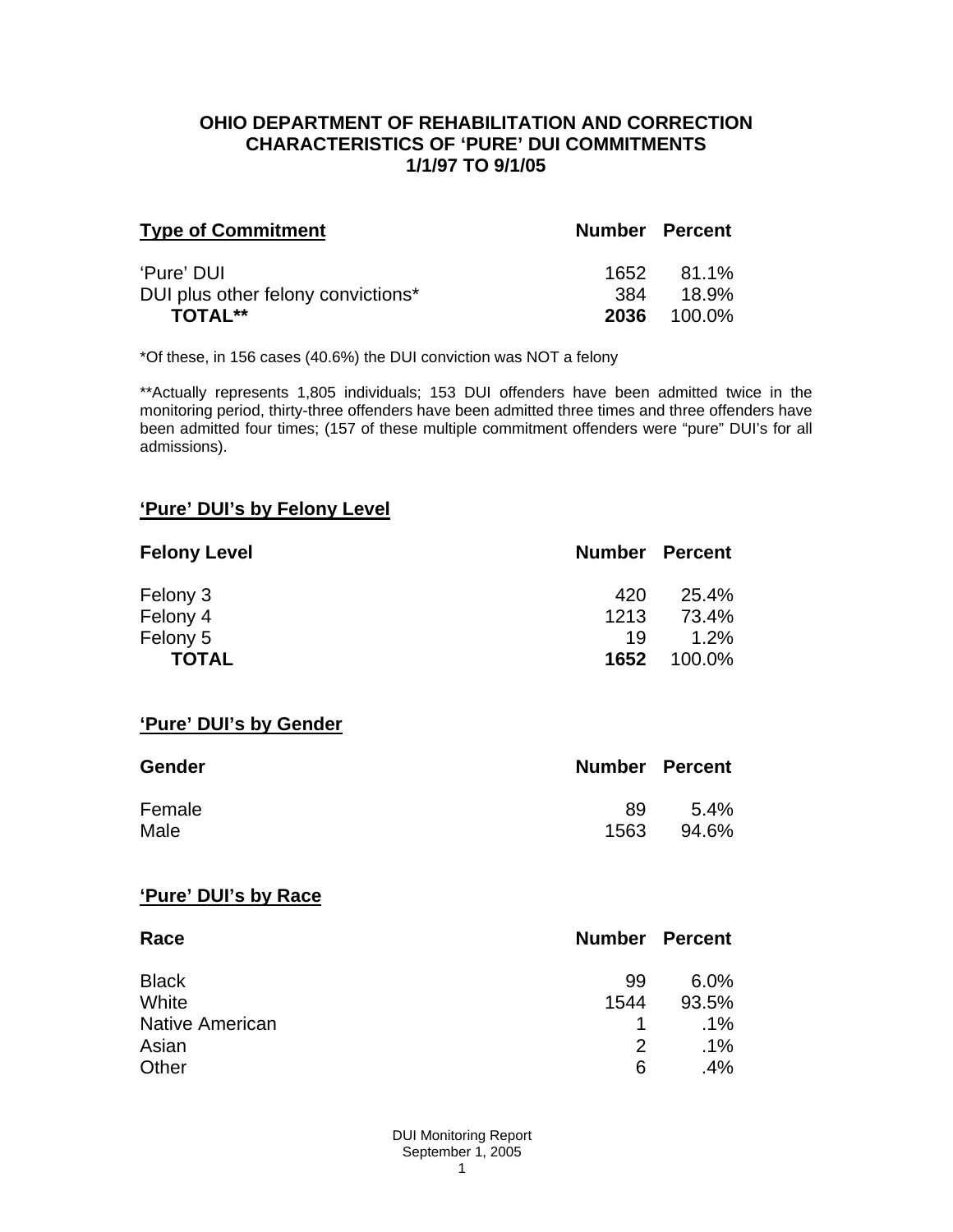# **'Pure' DUI's by Age at Commitment**

| <b>Age at Commitment</b> | <b>Number</b> | <b>Percent</b> |
|--------------------------|---------------|----------------|
| 25 and under             | 86            | 5.2%           |
| 26 to 30                 | 228           | 13.8%          |
| 31 to 35                 | 306           | 18.5%          |
| 36 to 40                 | 393           | 23.8%          |
| 41 to 45                 | 358           | 21.7%          |
| 46 to 50                 | 176           | 10.7%          |
| Over 50                  | 105           | 6.4%           |
|                          |               |                |

| Range = $19$ to $77$ | Median = $38$ |
|----------------------|---------------|
| Mean $= 38.2$        | Mode $= 38$   |

# **'Pure' DUI'S by Security Classification**

| <b>Security Level</b>                | <b>Number Percent</b> |        |
|--------------------------------------|-----------------------|--------|
| Level 1-A                            | 109                   | 6.6%   |
| Level 1-B                            | 1235                  | 74.8%  |
| Level 2                              | 183                   | 11.1%  |
| Level 3*                             | 124                   | 7.5%   |
| Level 4-B                            |                       | $.1\%$ |
| *Includes inmates still in reception |                       |        |

# **'Pure' DUI's by County of Commitment**

| <b>County of Commitment</b> | <b>Number</b> | <b>Percent</b> |
|-----------------------------|---------------|----------------|
| Cuyahoga                    | 130           | 7.9%           |
| Summit                      | 122           | 7.4%           |
| <b>Stark</b>                | 112           | 6.8%           |
| Hamilton                    | 94            | 5.7%           |
| Franklin                    | 87            | 5.3%           |
| Lorain                      | 76            | 4.6%           |
| Clermont                    | 71            | 4.3%           |
| <b>Butler</b>               | 64            | 3.9%           |
| Lake                        | 50            | 3.0%           |
| Portage                     | 42            | 2.5%           |
| Warren                      | 41            | 2.5%           |
| <b>All Other Counties</b>   | 763           | 46.2%          |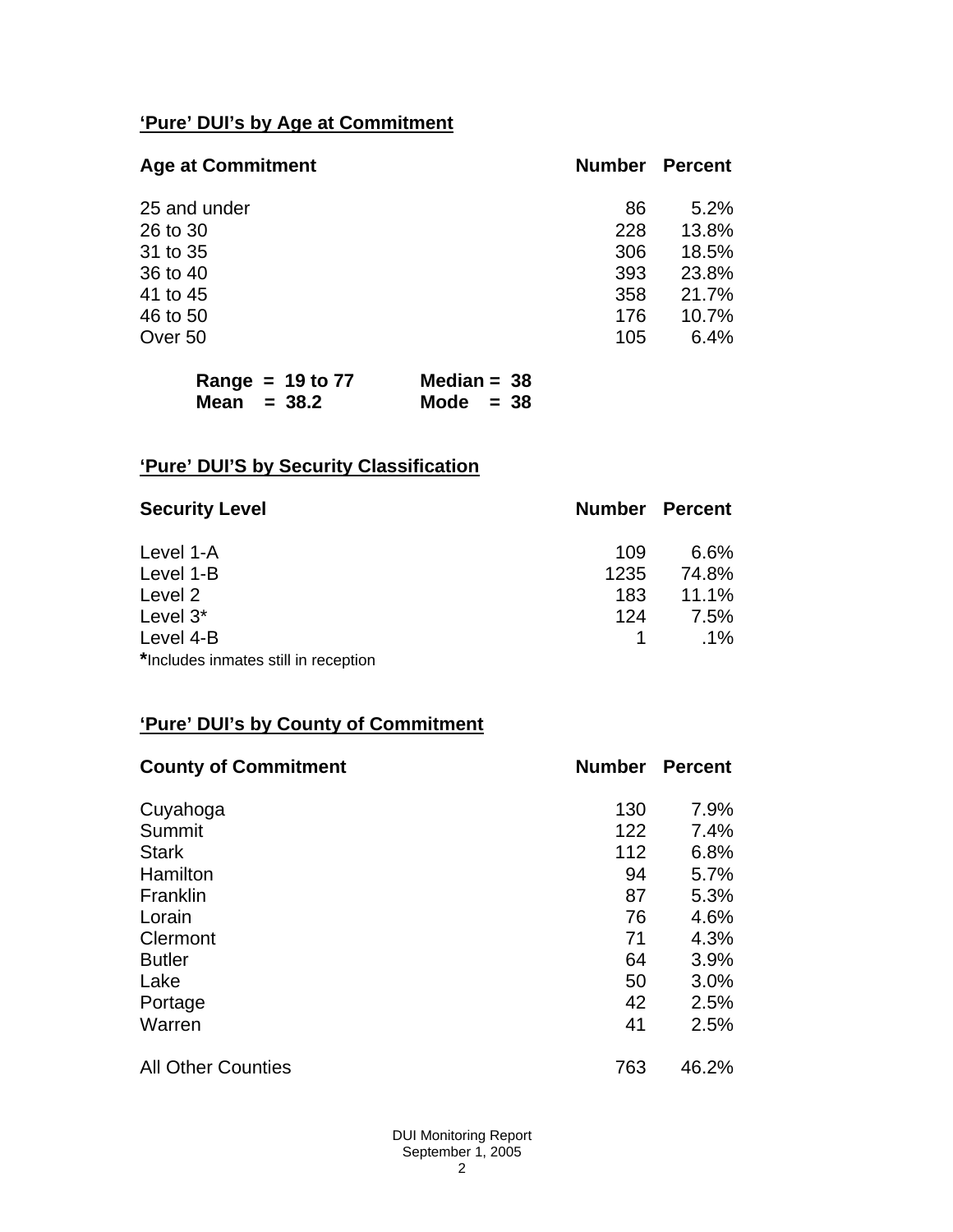# **'Pure' DUI's by Current Status**

| <b>Current Status</b>                  | <b>Number</b> | <b>Percent</b> |
|----------------------------------------|---------------|----------------|
| <b>Currently Incarcerated</b>          | 320           | 19.4%          |
| <b>Judicial Release</b>                | 261           | 15.8%          |
| <b>Released under PRC</b>              | 677           | 41.0%          |
| Released to Appeal Bond                | 5             | .3%            |
| <b>Furlough (Transitional Control)</b> | 55            | 3.3%           |
| <b>Vacated Sentence</b>                | 10            | .6%            |
| <b>Court Order</b>                     | 10            | .6%            |
| Death of Inmate                        | 9             | .5%            |
| Released at Expiration of Prison Term* | 305           | 18.5%          |

\*Released without post-release control; of the 406 releases in 2004 and 2005, 218 were expiration of prison term (53.7%), compared with 80 inmates released onto PRC (including fiftysix males who successfully completed the IPP sentence reduction program and three females who successfully completed the Camp Meridian IPP program).

# **'Pure' DUI's by Length of Sentence (in months)**

| <b>Length of Sentence</b>           | <b>Number Percent</b> |       |
|-------------------------------------|-----------------------|-------|
| Two Months (mandatory sentence)     | 35                    | 2.1%  |
| Three to Six months                 | 214                   | 13.0% |
| Seven to Eleven months              | 177                   | 10.7% |
| Twelve months                       | 457                   | 27.7% |
| Thirteen to Seventeen months        | 165                   | 10.0% |
| Eighteen months                     | 134                   | 8.1%  |
| Nineteen to Twenty-four Months      | 213                   | 12.9% |
| <b>Twenty-five to Thirty Months</b> | 98                    | 5.9%  |
| Thirty-one to Thirty-five Months    | $\overline{0}$        |       |
| Thirty-six months                   | 91                    | 5.5%  |
| Forty-eight to Fifty-nine Months    | 48                    | 2.9%  |
| <b>Sixty Months</b>                 | 20                    | 1.2%  |

| Mode   | $= 12$ months |
|--------|---------------|
| Median | $= 12$ months |

 $Mean = 17.0 months$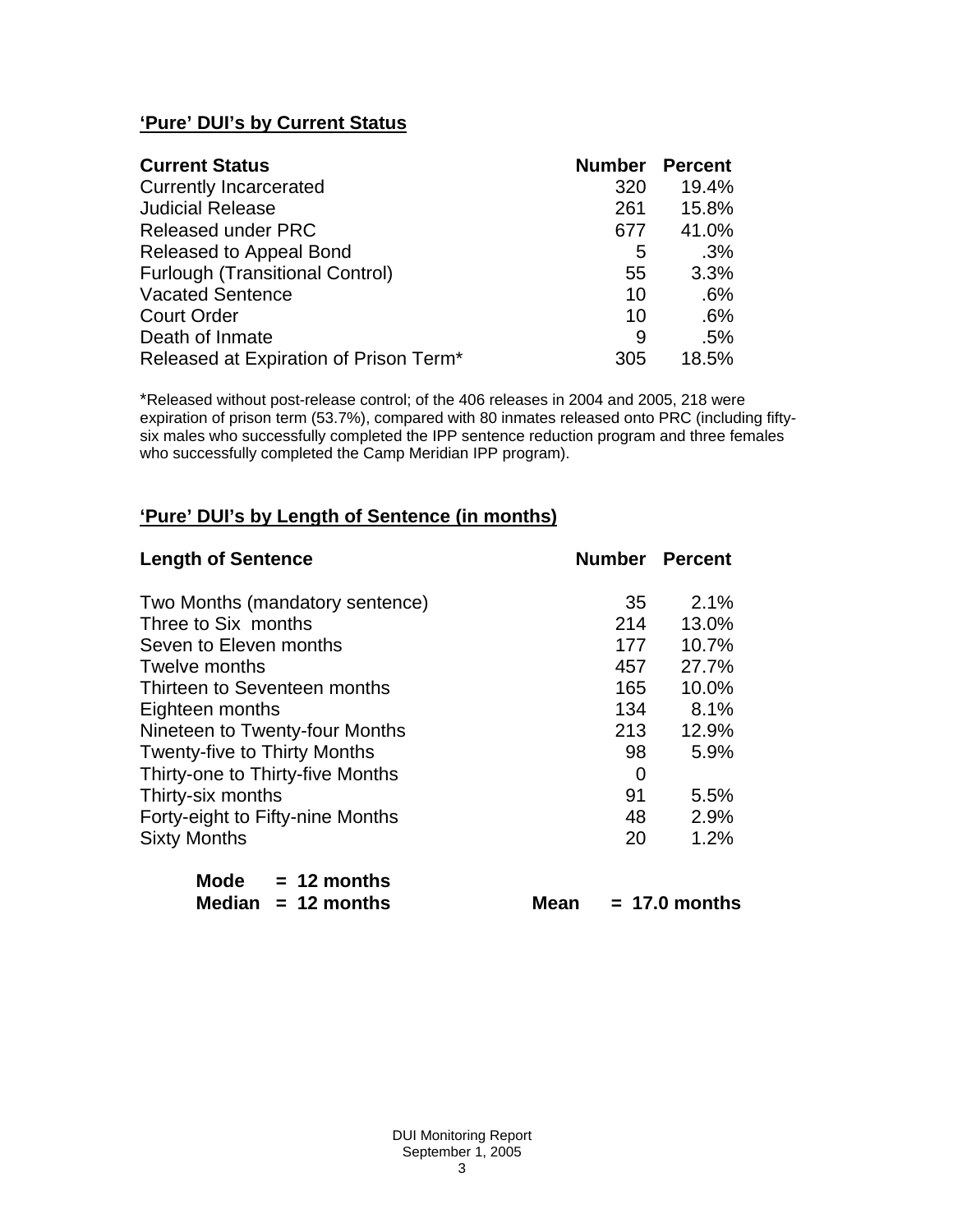# **'Pure' DUI's by Number of Prior Incarcerations**

| <b>Number of Prior Incarcerations</b> |     | <b>Number Percent</b> |
|---------------------------------------|-----|-----------------------|
| None                                  | 979 | 59.3%                 |
| One                                   | 372 | 22.5%                 |
| Two                                   | 178 | $10.8\%$              |
| Three or more                         | 123 | 7.4%                  |

### **'Pure' DUI's Currently Incarcerated by Parent Institution\* (9/1/05)**

|                                                    |                           |                | # in   |
|----------------------------------------------------|---------------------------|----------------|--------|
| <b>Institution</b>                                 | <b>Number</b>             | <b>Percent</b> | Camp   |
| <b>Allen Correctional Institution</b>              | 5                         | 1.6%           |        |
| <b>Belmont Correctional Institution</b>            | 13                        | 4.0%           | 3      |
| <b>Chillicothe Correctional Institution</b>        | 13                        | 4.1%           |        |
| <b>Corrections Reception Center</b>                | 24                        | 7.5%           |        |
| <b>Franklin Pre-Release Center</b>                 | $\overline{2}$            | .6%            |        |
| <b>Grafton Correctional Institution</b>            | 6                         | 1.9%           |        |
| <b>Hocking Correctional Institution</b>            | 6                         | 1.9%           |        |
| <b>Lake Erie Correctional Institution</b>          | 8                         | 2.5%           |        |
| <b>London Correctional Institution</b>             | $\overline{7}$            | 2.2%           | 1      |
| <b>Lorain Correctional Institution</b>             | 16                        | 5.0%           |        |
| <b>Madison Correctional Institution</b>            | 5                         | 1.6%           |        |
| <b>Mansfield Correctional Institution</b>          | $\overline{2}$            | .6%            | 2      |
| <b>Marion Correctional Institution</b>             | 3                         | .9%            |        |
| <b>Noble Correctional Institution</b>              | 14                        | 4.4%           |        |
| <b>North Central Correctional Institution</b>      | $\overline{7}$            | 2.2%           |        |
| <b>North Coast Correctional Treatment Facility</b> | 123                       | 38.5%          | $20**$ |
| Northeast Pre-Release Center                       | $\overline{2}$            | .6%            |        |
| Ohio Reformatory for Women                         | 15                        | 4.7%           | $1***$ |
| <b>Pickaway Correctional Institution</b>           | 32                        | 10.0%          |        |
| <b>Richland Correctional Institution</b>           | 5                         | 1.6%           |        |
| <b>Ross Correctional Institution</b>               | 4                         | 1.2%           | 3      |
| Southeastern Correctional Institution              | $\ensuremath{\mathsf{3}}$ | .9%            |        |
| <b>Trumbull Correctional Institution</b>           | 3                         | .9%            | $3***$ |
| $N = 320$                                          |                           |                |        |

\*Includes inmates out to court

\*\*In DUI IPP program at NCCTF

\*\*\*Camp Meridian (Community Service Intensive Program Prison) at ORW

\*\*\*\*Female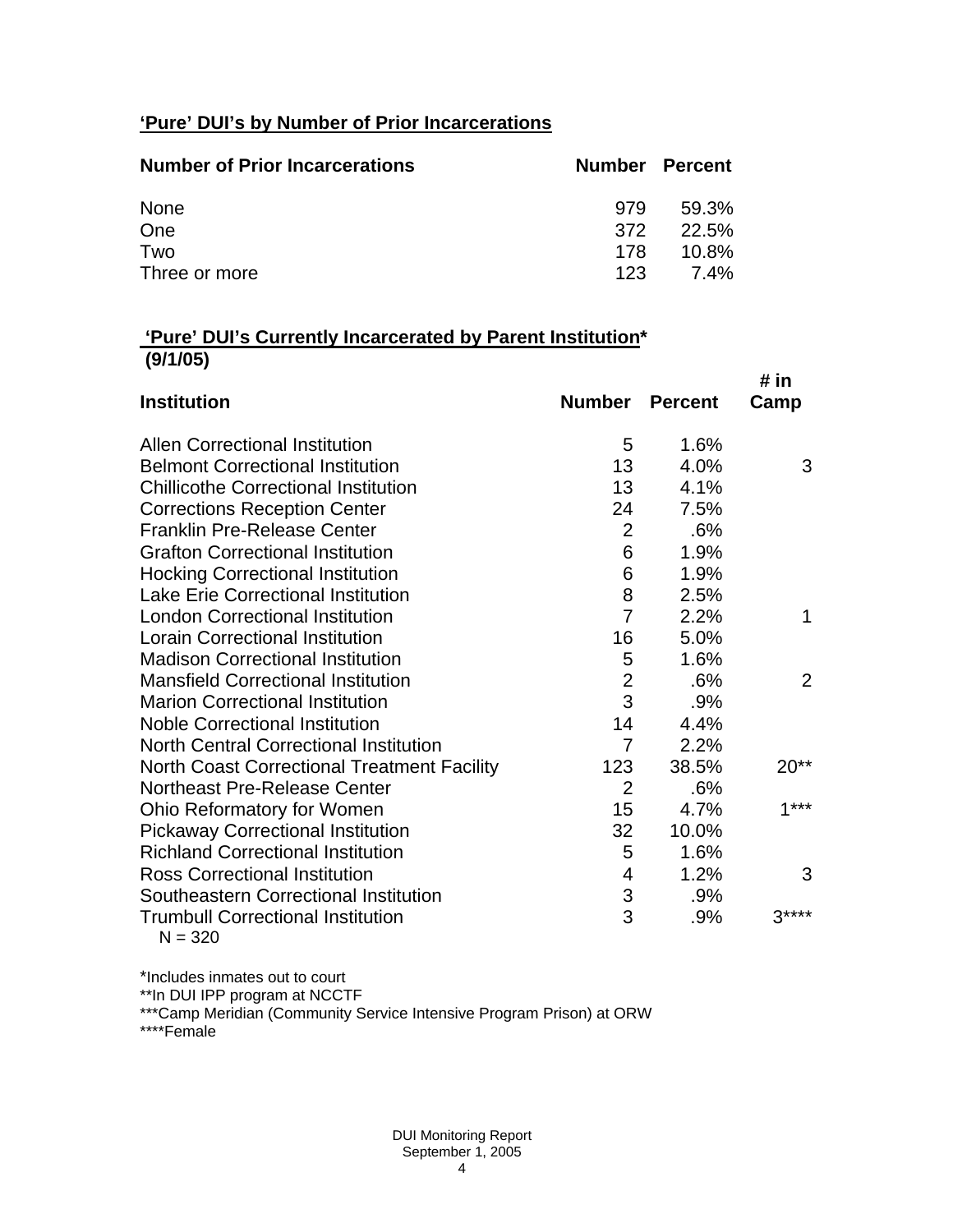### **'PURE' DUI OFFENDERS COMPARISON OF SELECTED RELEASE TYPES DEMOGRAPHICS AND TIME SERVED/TIME SAVED VARIABLES 9/1/05**

|                                                                                | <b>Release Types</b>        |                       |                                                |                         |                      |                     |                                                     |                   |
|--------------------------------------------------------------------------------|-----------------------------|-----------------------|------------------------------------------------|-------------------------|----------------------|---------------------|-----------------------------------------------------|-------------------|
| <b>Variables</b>                                                               | Post-<br>Release<br>Control |                       | <b>IPP</b> with<br>Post-<br>Release<br>Control |                         | Judicial<br>Release  |                     | Expiration<br>of Sentence<br>with No<br>Supervision |                   |
|                                                                                | N                           | $\frac{9}{6}$         | $\mathsf{N}$                                   | $\overline{\%^{*}}$     | N                    | $\sqrt[6]{\cdot^*}$ | N                                                   | $\sqrt[6]{6}$     |
| <b>TOTAL</b>                                                                   | 424                         |                       | 247                                            |                         | 261                  |                     | 305                                                 |                   |
| Race:<br>White<br>African-American<br><b>Native American</b><br>Asian<br>Other | 402<br>20<br>$\overline{2}$ | 94.8<br>4.7<br>$.5\,$ | 236<br>8<br>1<br>$\overline{2}$                | 95.5<br>3.2<br>.4<br>.8 | 245<br>15<br>1       | 93.9<br>5.7<br>.4   | 280<br>24<br>1                                      | 91.8<br>7.9<br>.3 |
| Gender:<br>Male<br>Female                                                      | 408<br>16                   | 96.2<br>3.8           | 247                                            | 100.0                   | 235<br>26            | 90.0<br>10.0        | 288<br>17                                           | 94.4<br>5.6       |
| Age:<br>Mean<br>Median<br>Mode                                                 | 37.5<br>37.0<br>36.0        |                       | 38.0<br>39.0<br>40.0                           |                         | 37.3<br>37.0<br>38.0 |                     | 38.1<br>38.0<br>44.0                                |                   |
| <b>Commitment County:</b><br>Major Urban**<br><b>All Others</b>                | 192<br>232                  | 45.3<br>54.7          | 76<br>171                                      | 30.8<br>69.2            | 79<br>182            | 30.3<br>69.7        | 118<br>187                                          | 38.7<br>61.3      |

\*Column totals = 100%

\*\*Cuyahoga, Franklin, Hamilton, Lucas, Montgomery, Stark and Summit

\*\*\*Multiple modes; lowest value is shown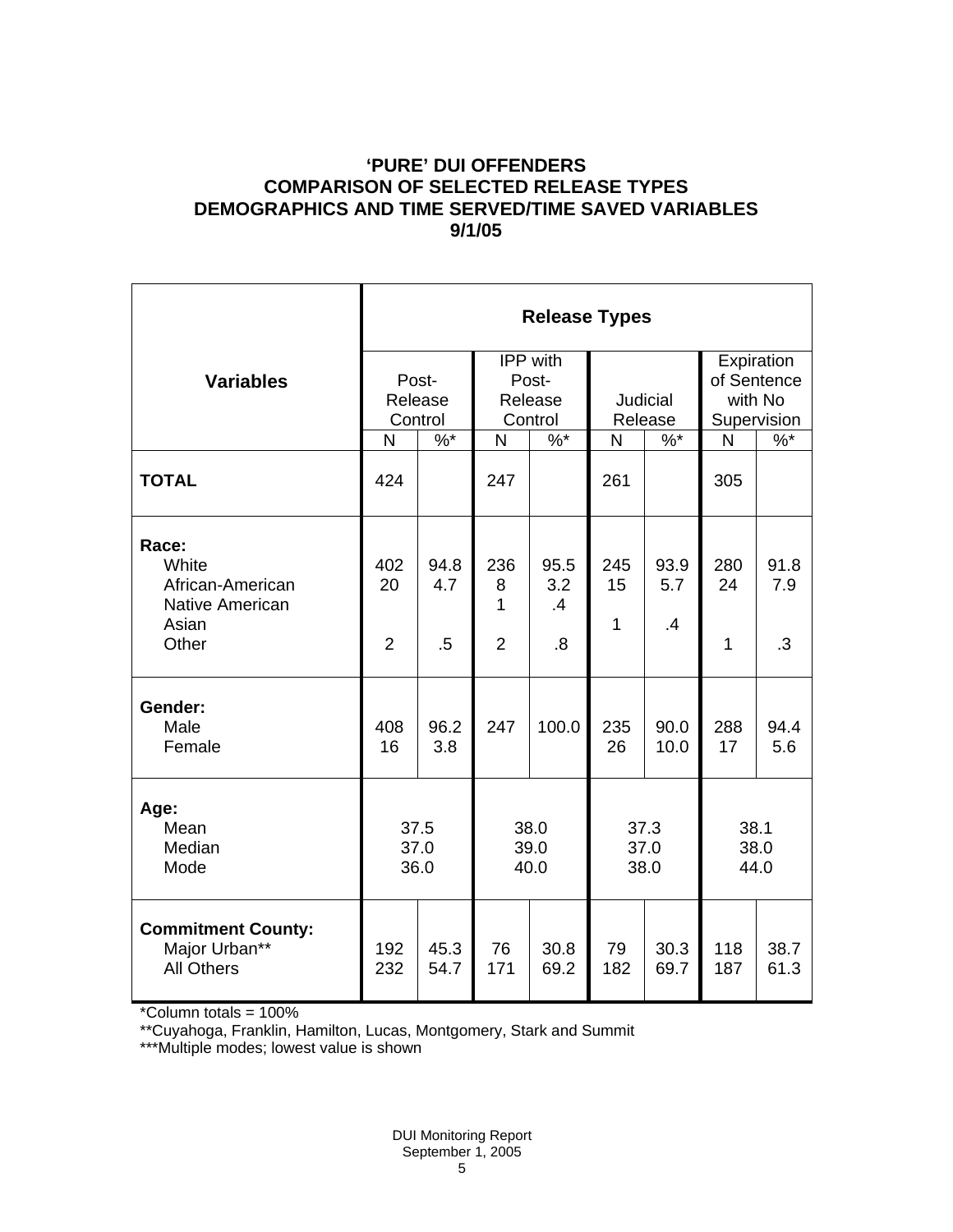|                                                                                       | <b>Release Types</b> |                |                        |            |                     |            |              |               |  |
|---------------------------------------------------------------------------------------|----------------------|----------------|------------------------|------------|---------------------|------------|--------------|---------------|--|
|                                                                                       |                      |                | IPP with               |            |                     |            |              | Expiration of |  |
| <b>Variables</b>                                                                      | Post-                |                | Post-                  |            |                     |            |              | Sentence      |  |
|                                                                                       | Release              |                | Release                |            | <b>Judicial</b>     |            | (with No     |               |  |
|                                                                                       | Control              |                | Control                |            | Release             |            | Supervision) |               |  |
|                                                                                       | N                    | $%^*$          | N                      | $%$ *      | N                   | $%^*$      | N            | $%^*$         |  |
| <b>Sentence Length</b><br>(Months):<br>Mean                                           |                      | 11.2           |                        | 19.2       | 18.7                |            | 13.7         |               |  |
| Median                                                                                | 12.0                 |                | 16.0                   |            | 17.0                |            | 12.0         |               |  |
| Mode                                                                                  | 12.0                 |                | 12.0                   |            | 12.0                |            | 12.0         |               |  |
|                                                                                       |                      |                |                        |            |                     |            |              |               |  |
| <b>Number of Priors:</b>                                                              |                      |                |                        |            |                     |            |              |               |  |
| None                                                                                  | 230                  | 54.2           | 163                    | 66.0       | 179                 | 68.6       | 174          | 57.0          |  |
| One                                                                                   | 102                  | 24.1           | 62                     | 25.1       | 41                  | 15.7       | 80           | 26.2          |  |
| Two<br>Three or More                                                                  | 44<br>48             | 10.4<br>11.3   | 17<br>5                | 6.9<br>2.0 | 23<br>18            | 8.8<br>6.9 | 32<br>19     | 10.5<br>6.2   |  |
|                                                                                       |                      |                |                        |            |                     |            |              |               |  |
| <b>Time Served (Months):</b>                                                          |                      |                |                        |            |                     |            |              |               |  |
| Mean                                                                                  | 8.7                  |                | 6.3                    |            | 5.3                 |            | 10.6         |               |  |
| Median                                                                                | 7.8                  |                | 5.1                    |            | 3.6                 |            | 8.4          |               |  |
| Mode                                                                                  |                      | $4.7**$<br>4.8 |                        | $2.3**$    |                     | $5.3**$    |              |               |  |
| <b>Time Saved Through</b><br><b>Early Release (Months):</b><br>Mean<br>Median<br>Mode | N/A                  |                | 11.7<br>7.6<br>$6.7**$ |            | 12.9<br>10.4<br>9.2 |            | N/A          |               |  |

\*Column totals = 100%

\*\*Multiple modes; lowest value is shown